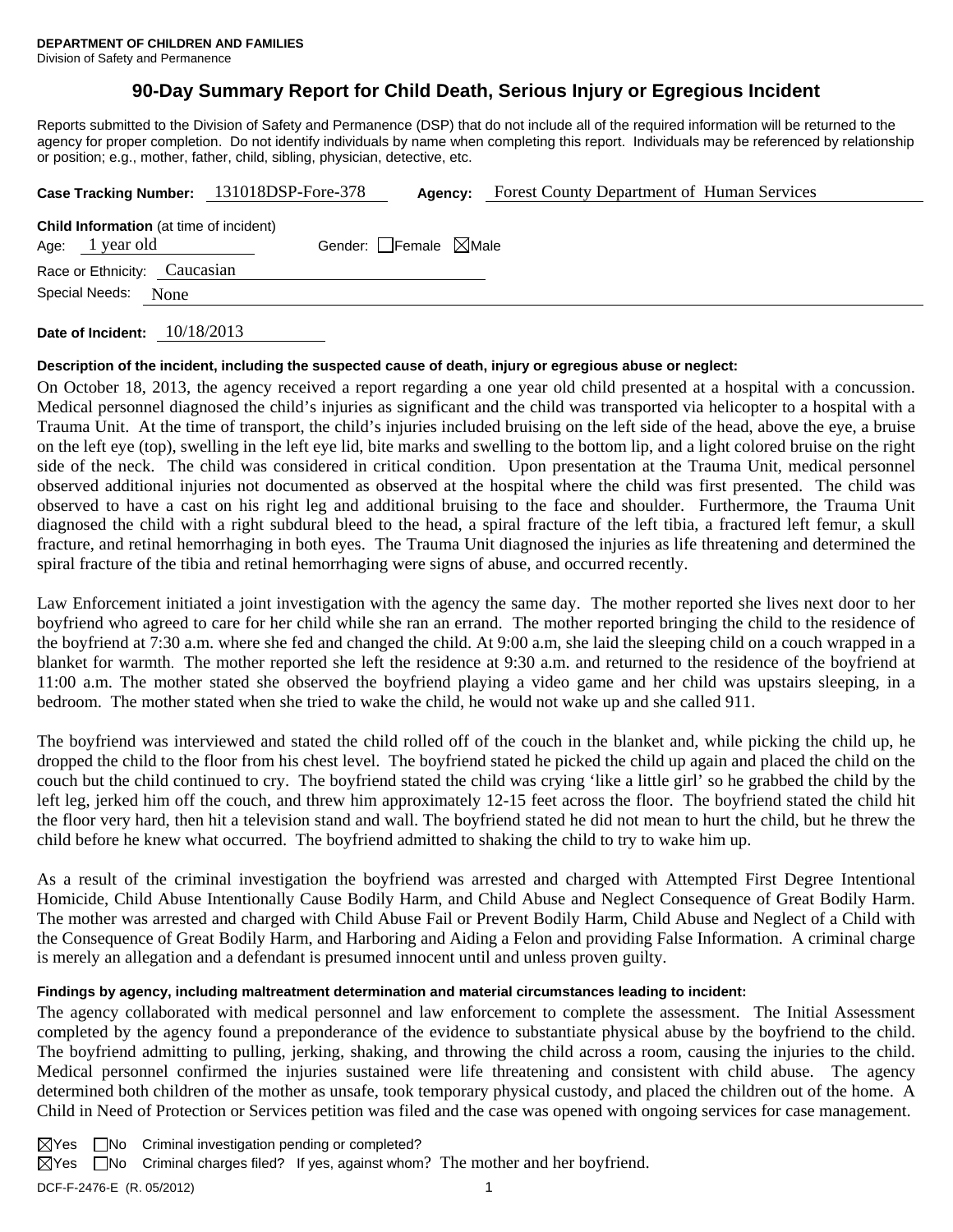## **Child's residence at the time of incident:**  $\boxtimes$  In-home  $\Box$  Out-of-home care placement

Complete the appropriate following section (A. or B. based on the child's residence at the time of the incident).

#### **A. Children residing at home at the time of the incident:**

**Description of the child's family** (includes household members, noncustodial parent and other children that have visitation with the child and / or in the child's family home):

 At the time of the incident, the child resided with his mother and five year-old sibling. The noncustodial father to the child had regularly scheduled visitation.

**Yes No Statement of Services:** Were services under ch. 48 or ch. 938 being provided to the child, any member of the child's family or alleged maltreater at the time of the incident, including any referrals received by the agency or reports being investigated at time of incident?

**If "Yes", briefly describe the type of services, date(s) of last contact between agency and recipient(s) of those services, and the person(s) receiving those services:**  N/A

**Summary of all involvement in services as adults under ch. 48 or ch. 938 by child's parents or alleged maltreater in the previous five years:** (Does not include the current incident.) N/A

**Summary of actions taken by the agency under ch. 48, including any investigation of a report or referrals to services involving the child, any member of the child's family living in this household and the child's parents and alleged maltreater.** (Does not include the current incident.)

(Note: Screened out reports listed in this section may include only the date of the report, screening decision, and if a referral to services occurred at Access. Reports that do not constitute a reasonable suspicion of maltreatment or a reason to believe that the child is threatened with harm are not required to be screened in for an initial assessment, and no further action is required by the agency.) N/A

#### **Summary of any investigation involving the child, any member of the child's family and alleged maltreater conducted under ch. 48 or ch. 938 and any services provided to the child and child's family since the date of the incident:**

The agency collaborated with medical personnel and law enforcement to complete the assessment. Based on information collected, the Initial Assessment completed by the agency found a preponderance of the evidence to substantiate physical abuse by the boyfriend to the child. The boyfriend admitting to pulling, jerking, shaking, and throwing the child across a room, causing the injuries to the child. Medical personnel confirmed the injuries sustained were life threatening and consistent with child abuse. The agency determined both children of the mother unsafe and took temporary physical custody, placing the children out of the home. A Child in Need of Protection or Services petition was filed and the case was opened with ongoing services for case management.

# **B. Children residing in out-of-home (OHC) placement at time of incident:**

# **Description of the OHC placement and basis for decision to place child there:** N/A

**Description of all other persons residing in the OHC placement home:** N/A

**Licensing history:** Including type of license, duration of license, summary of any violations by licensee or an employee of licensee that constitutes a substantial failure to protect and promote the welfare of the child. N/A

| Summary of any actions taken by agency in response to the incident: (Check all that apply.) |
|---------------------------------------------------------------------------------------------|
|---------------------------------------------------------------------------------------------|

| $\boxtimes$            | Screening of Access report                           |   | Attempted or successful reunification             |
|------------------------|------------------------------------------------------|---|---------------------------------------------------|
|                        | Protective plan implemented                          |   | Referral to services                              |
| $\overline{\boxtimes}$ | Initial assessment conducted                         |   | Transportation assistance                         |
|                        | Safety plan implemented                              |   | Collaboration with law enforcement                |
| $\boxtimes$            | Temporary physical custody of child                  | ⋉ | Collaboration with medical professionals          |
| ≅                      | Petitioned for court order / CHIPS (child in need of |   | Supervised visitation                             |
|                        | protection or services)                              | ⋉ | Case remains open for services                    |
|                        | Placement into foster home                           |   | Case closed by agency                             |
| ₹                      | <b>Placement with relatives</b>                      |   | Initiated efforts to address or enhance community |